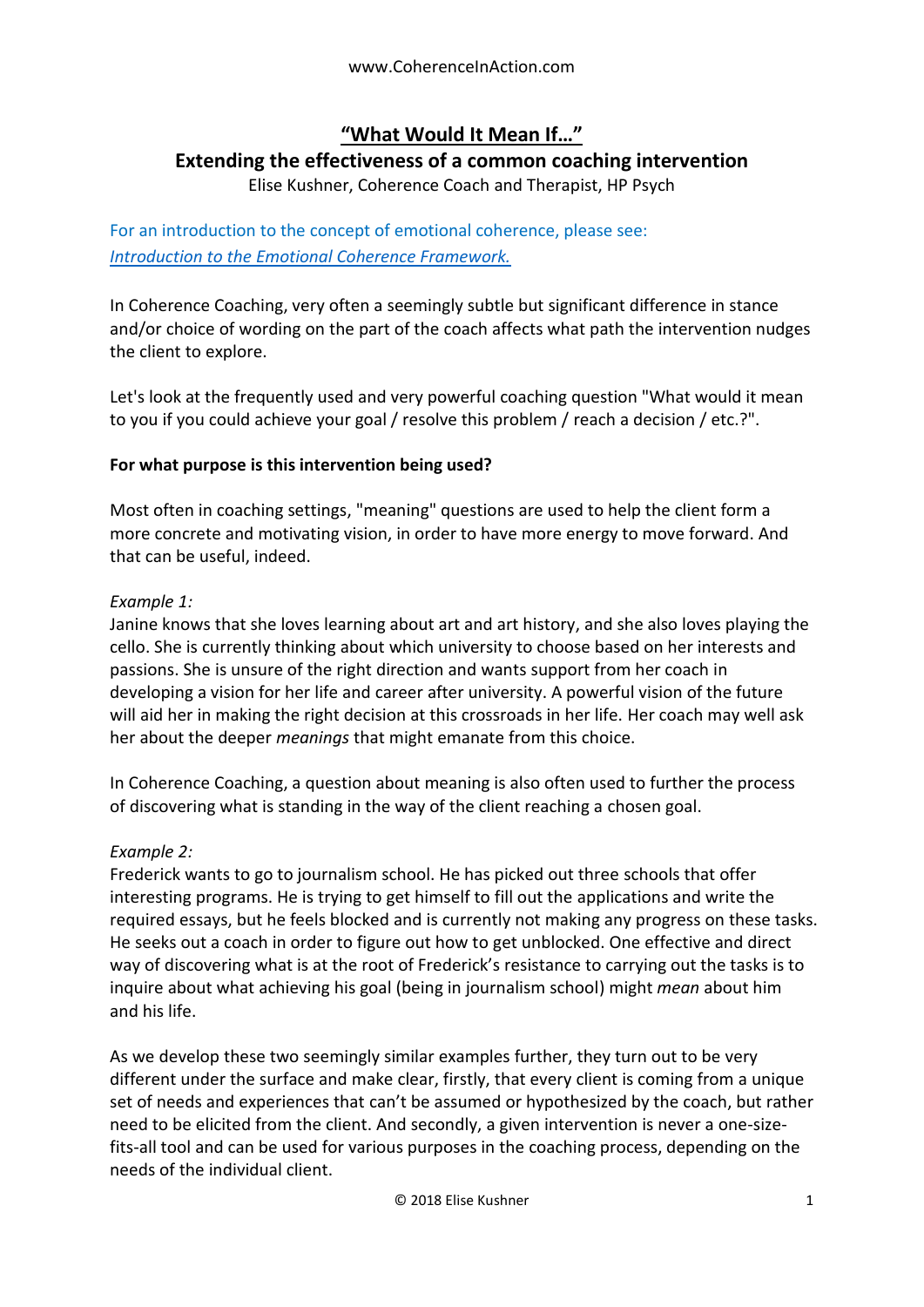#### **Make it experiential**

Right at the start of our discussion, let's look at a way to turn this intervention into something even more powerful, an experience that can reach the client on deeper emotional levels than heretofore.

You may have observed that "meaning" questions are most frequently posed using the conditional language: "What **would** it mean **if**…." The effect of using conditional language is often that the client remains a step removed from whatever images or feelings are triggered by the question. This usually results in both coach and client talking *about* the client's material on a cognitive, rational level, which is not likely to make contact with the deepest emotional knowledge the client has on that topic.

Using an intervention in a coherence-based way means helping clients to find their deep, as yet unconscious, emotional knowings (adaptive learnings that occurred in the presence of strong emotion) in an experiential way. One great opportunity to do that is for a coach to talk with clients in the *present tense* about their material. Clients need to feel (rather than reason about) their emotions and the meanings of their material. Emotional truths and knowings that guide or trigger our behavior and responses in the world are related to the meanings we have stored through life *experience*, so connecting with those knowings by using experiential exercises is most likely to help us make contact with those meanings.

In the case of Frederick, for example, who is grappling with behavior that he doesn't yet understand (avoiding writing his applications to journalism school), we could ask him to imagine himself in journalism school already and guide him to conjure up all the sensory details he can about that scene. Then we might ask him such questions as, "What does that *mean* about you, that you are a student of journalism? …that you go to your classes every day? …that you sit at lunch with other journalism students? What does that *mean* about your life? What does that *mean* about the decision you've made?"

Frederick: "That means that I'll finally have the dumb paperwork behind me. That will be a big relief!" (laughs) "And that'll be great when I finally get there and meet other people who think the way I do. It's what I really, really want!"

Coach: "Yeah, I can really feel how much you want that." (pause) "And there you are at journalism school, enjoying having fulfilling conversations with people who think the way you do. What else comes up for you? What else does this decision mean about your life?"

Frederick: "Well, it means that I'm ignoring my parents' advice. They want me to take over the family business."

Coach: "Mm, you're ignoring your parents' advice and going against their wishes…. Well, that sounds pretty important…. I'm interested in hearing more about that… if you feel like it…."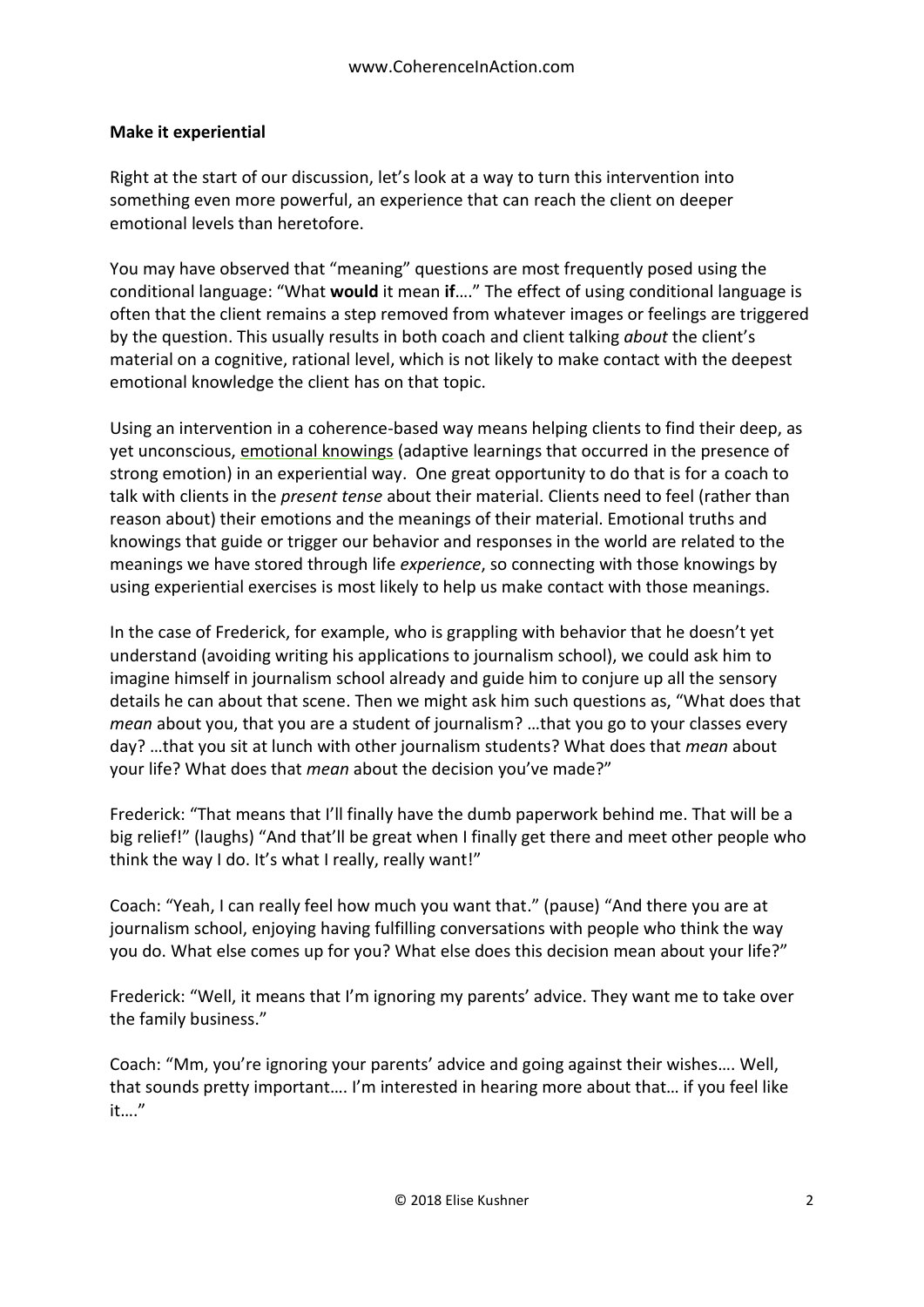Frederick: "You know, if I were a good and respectful son, I wouldn't ignore what my parents want, after all the years they've invested in me! And they're getting older and need me more as the years go by."

Aha, the coach has helped Frederick discover some of the deeper meanings of his resistance to filling out his applications for journalism school. This is, of course, essential information for the further coaching process, which could not move toward sustainable solutions (whatever they may turn out to be) without this deep knowledge of what was motivating or blocking—Frederick.

We see here how important it can be to use a popular coaching intervention in an experiential way, rather than in a more emotionally distanced, cognitive way. Many coaches complain about clients that are "up in their heads" or "stuck in their logical approach" to their issues. Working experientially is a great way to move beyond that, and the simple change from conditional to present tense in the wording of the intervention is a big help.

Clients differ greatly in how easily they can open themselves to experiential exercises in a coaching setting (and in life), and that is a topic for a separate article.

### **How clients may react to "meaning" questions**

Let's talk about the different effects such "meaning" questions might have on a client, depending on where the client is in his or her process.

Often the client's first response—as we saw above with Frederick—will be something along the lines of "It's great! That means my problem would be solved already" or "It means I'll finally have the freedom/wealth/etc. to live the life I've dreamed of for so long."

As lovely as an ebullient, positive first response from the client can feel, there is, in most cases, some issue (fear, concern, etc.) causing resistance or reluctance to implementing change, as evidenced by the fact that the client has sought coaching as support. This blockage or hesitation needs to be acknowledged and pursued with coherence-based discovery steps.

A coaching client like Janine, who wants support in reaching a clear decision about her future studies, may find a great deal of clarity in her positive first responses to experiential questions about the meaning of her various potential paths. The coach can guide her to recognize where her greater excitement and fulfilment lie. But even in Janine's case, coach and client may end up diving into her concerns about making a choice for one path that means she'll be neglecting another that she holds dear.

So even in the seemingly simplest of coaching challenges, it is important in the coaching process to move beyond the first, positive responses to an experiential exercise with questions like, "So you're sitting there in rehearsal with your quartet… You're playing that gorgeous Beethoven piece… What does that *mean* about the choice you've made?"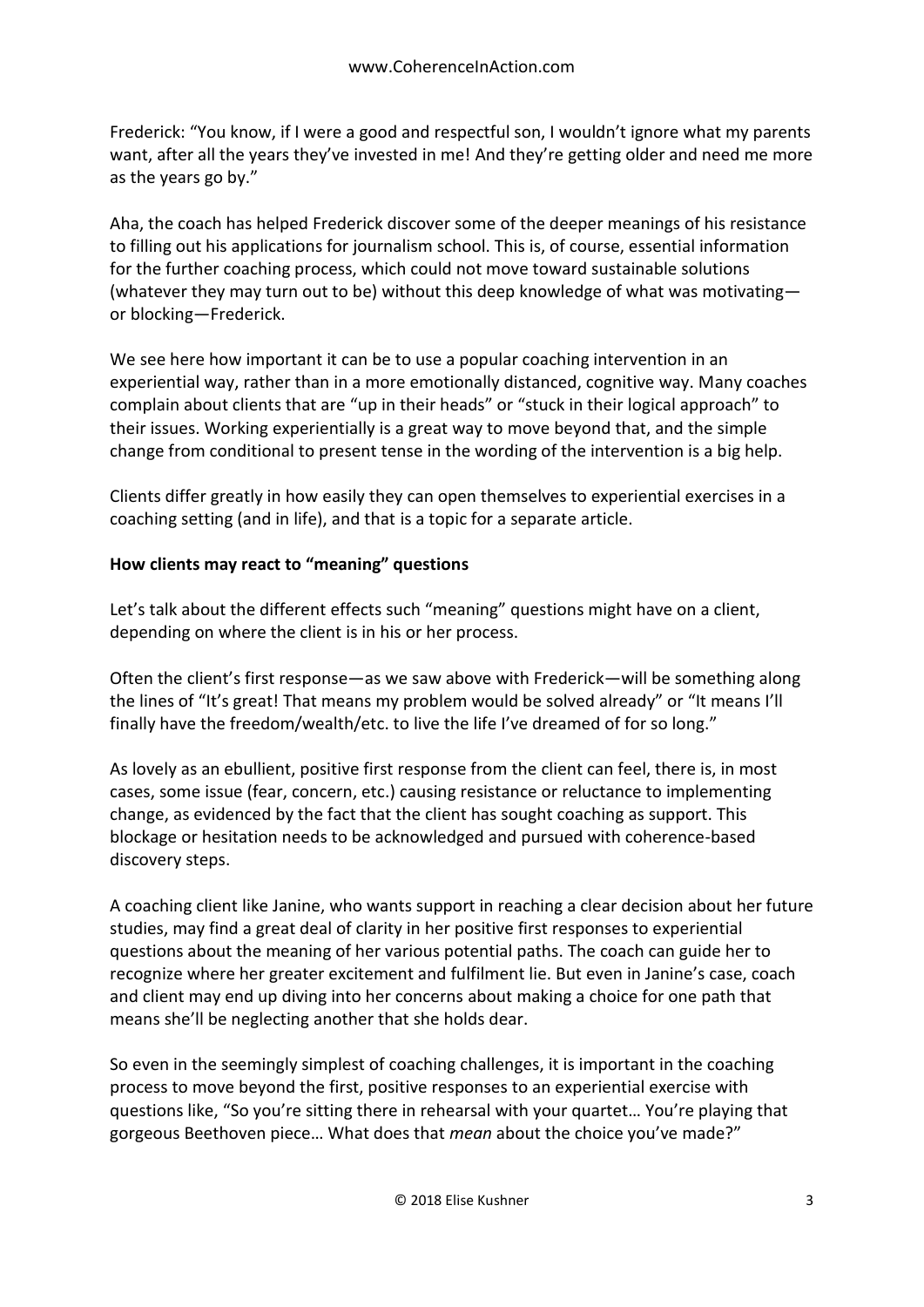Janine's first answer is, "It means I've found that feeling of being at home… being in perfect harmony with other people." Sounds great, right? It must be the right decision for her to study music, rather than art history.

As the coach pursues the deeper meanings for Janine, at some point she says, "But playing music all day means I won't have time for those delightful long strolls through the museums of this world, or for browsing through big, colorful art books. I feel as if I'll be under time pressure and have to give up some quality of life." Now the coach has some interesting leads to pursue with Janine about her deeper emotional knowledge of what constitutes quality of life for her.

We can see that it is important in the coach's guidance of the coaching process, when using "meaning" questions, to persist beyond the first dreamily positive responses that clients typically give. In fact, it is usually the more troubling responses that provide rich material for further discovery of the underlying emotional knowings that are leading to the client's reluctance to change.

That is why we encourage coherence-based coaches to persist with "meaning" questions, always in an imaginal and experiential context, and ask not just once, but several times. There is no shame (on the contrary!) in saying to your client, "Mm-hm, good. And what else does that mean to you? What else does that mean about this situation?" Often it's the third or fourth inquiry that elicits the most interesting, useful, and sometimes surprising information.

#### **How to respond to the clients' responses**

This is where your empathy and skills as a coach come in.

Sometimes all signs are go, and the client truly needs only your believing in him and your regular follow-ups in order to move ahead in what feels like the optimal direction. In this case, the "meaning" question can function precisely as it is traditionally intended, and as it is taught in most coaching trainings. It's possible that Janine, when asked what it means about her that she is (imaginally) sitting in a music rehearsal playing Beethoven, will respond with, "I'm in my right place. Everything else is secondary!"

Even here, though, we recommend that the coach ask her explicitly whether there are any far-off rumblings of uncertainty whatsoever that she would like to examine, whether there is any *part* of her that is not 100% convinced. It's important for the client to know that it's OK to express doubts, if there are any, and to look at those together with her coach. If there are no doubts, great! You as empathetic coach will sense when the client has reached that state.

In Frederick's case, the client has a clear sense of his desired direction, but he has just started to understand the roots of the stumbling blocks that are associated with his parents and their expectations. These concerns need to be given ample time and attention. They also need to be taken completely seriously by the coach and not minimized or counteracted (as in "If you allow yourself to be sidelined by such concerns, what would the costs be...?").